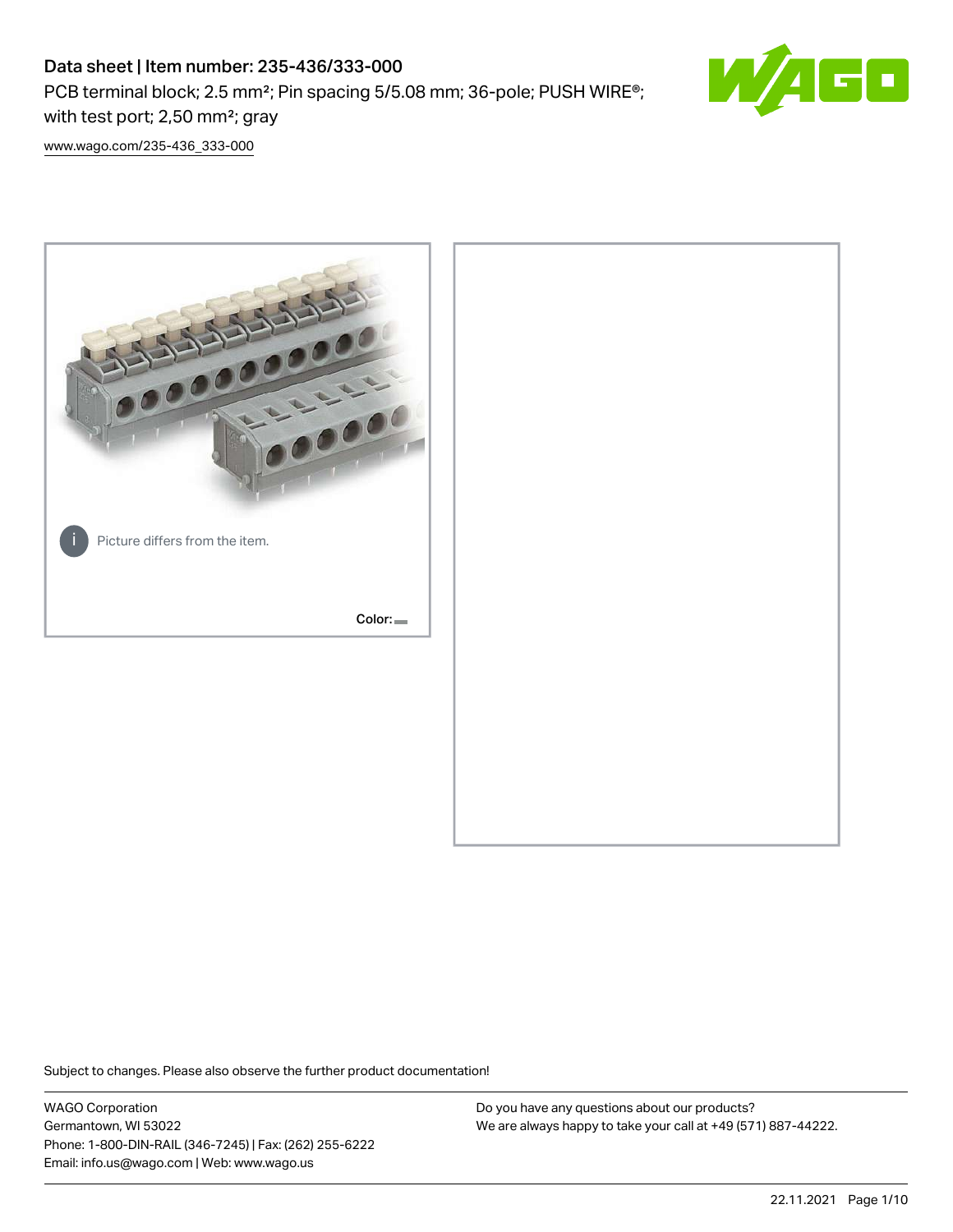

Dimensions in mm

 $L =$  (pole no. x pin spacing) + 1.5 mm

#### Item description

- $\blacksquare$  Low-profile PCB terminal strips with PUSH WIRE<sup>®</sup> connection for custom terminal strip assemblies
- **Push-in termination for solid conductors**
- $\blacksquare$ Double solder pins for high mechanical stability
- $\blacksquare$ Conductor removal via screwdriver (2.5mm x 0.4mm)
- $\blacksquare$ Set to metric or inch pin spacing by compressing terminal strips or pulling them apart

Subject to changes. Please also observe the further product documentation!

WAGO Corporation Germantown, WI 53022 Phone: 1-800-DIN-RAIL (346-7245) | Fax: (262) 255-6222 Email: info.us@wago.com | Web: www.wago.us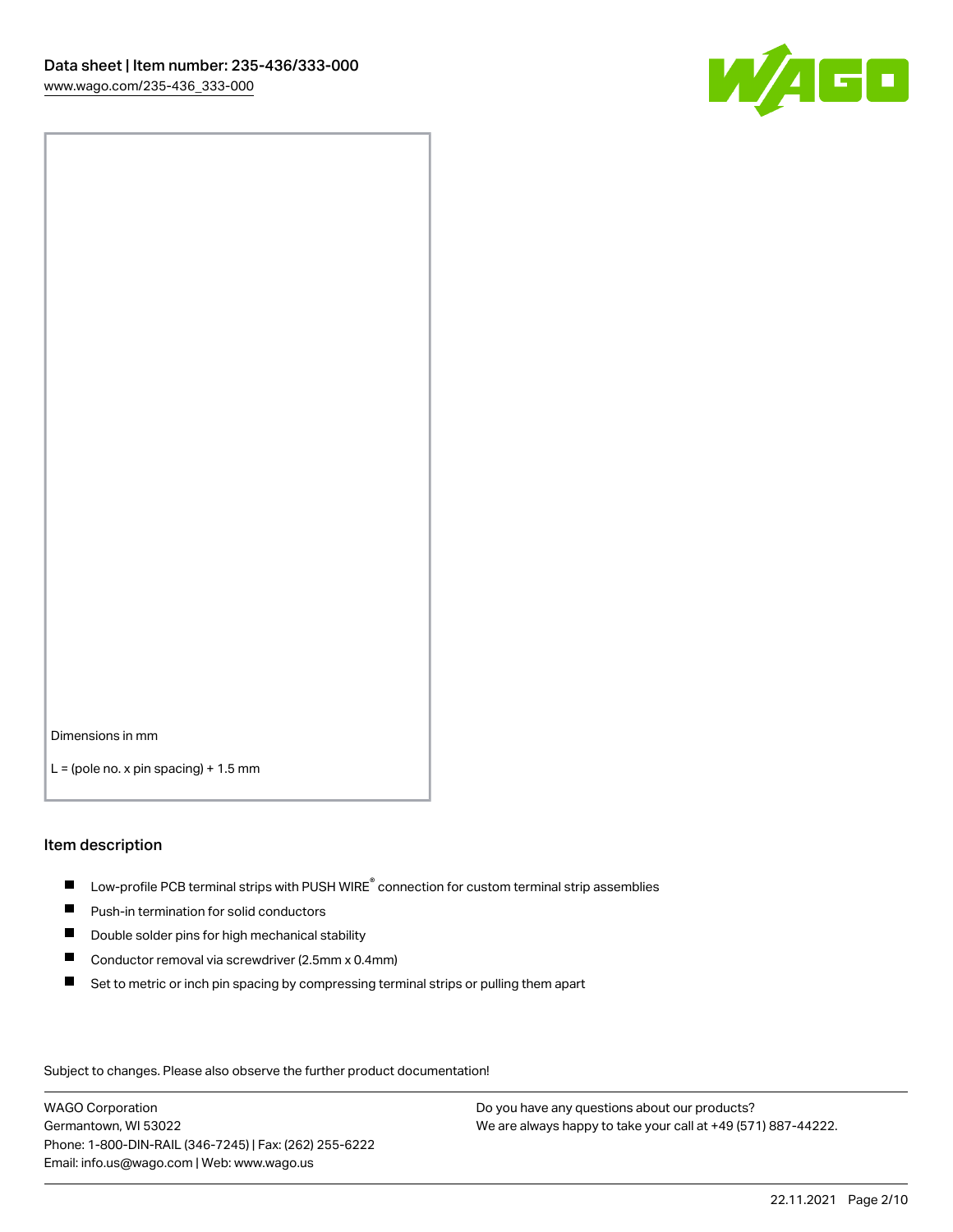

# Data

# Notes

| Variants: | Other pole numbers                                           |
|-----------|--------------------------------------------------------------|
|           | Other colors                                                 |
|           | Terminal strips with 7.5/7.62 mm and 10/10.16 mm pin spacing |
|           | Mixed-color PCB connector strips                             |
|           | Direct marking                                               |

### Electrical data

# IEC Approvals

| Ratings per                 | IEC/EN 60664-1                                            |
|-----------------------------|-----------------------------------------------------------|
| Rated voltage (III / 3)     | 250 V                                                     |
| Rated surge voltage (III/3) | 4 <sub>k</sub> V                                          |
| Rated voltage (III/2)       | 320 V                                                     |
| Rated surge voltage (III/2) | 4 <sub>k</sub> V                                          |
| Nominal voltage (II/2)      | 630 V                                                     |
| Rated surge voltage (II/2)  | 4 <sub>k</sub> V                                          |
| Rated current               | 17.5A                                                     |
| Legend (ratings)            | (III / 2) ≙ Overvoltage category III / Pollution degree 2 |

# UL Approvals

| Approvals per                  | UL 1059 |
|--------------------------------|---------|
| Rated voltage UL (Use Group B) | 300 V   |
| Rated current UL (Use Group B) | 10 A    |
| Rated voltage UL (Use Group D) | 300 V   |
| Rated current UL (Use Group D) | 10 A    |

### CSA Approvals

| Rated voltage CSA (Use Group B) | 300 V |
|---------------------------------|-------|
| Rated current CSA (Use Group B) |       |

### Connection data

| Total number of connection points | 36 |
|-----------------------------------|----|
| Total number of potentials        | 36 |

Subject to changes. Please also observe the further product documentation!

| <b>WAGO Corporation</b>                                | Do you have any questions about our products?                 |
|--------------------------------------------------------|---------------------------------------------------------------|
| Germantown, WI 53022                                   | We are always happy to take your call at +49 (571) 887-44222. |
| Phone: 1-800-DIN-RAIL (346-7245)   Fax: (262) 255-6222 |                                                               |
| Email: info.us@wago.com   Web: www.wago.us             |                                                               |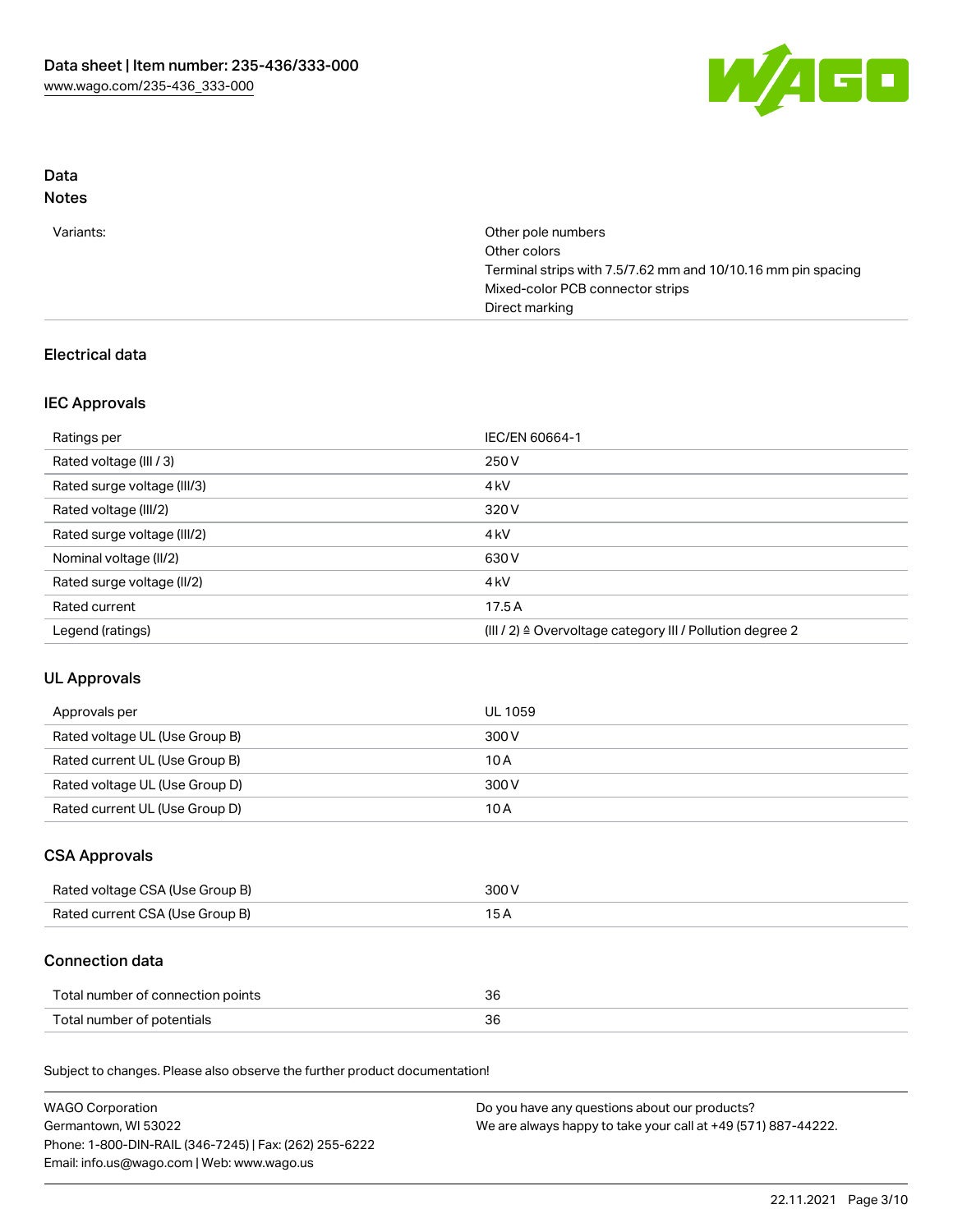[www.wago.com/235-436\\_333-000](http://www.wago.com/235-436_333-000)



| Number of connection types |  |
|----------------------------|--|
| . Numher of v<br>عاصرها ·  |  |

#### Connection 1

#### Connection technology **PUSH WIRE®**

|                                                   | <b>PUSH WIRE</b>                       |
|---------------------------------------------------|----------------------------------------|
| Actuation type                                    | Operating tool                         |
| Solid conductor                                   | $0.5$ 2.5 mm <sup>2</sup> / 20  14 AWG |
| Fine-stranded conductor; with insulated ferrule   | $0.251.5$ mm <sup>2</sup>              |
| Fine-stranded conductor; with uninsulated ferrule | $0.251.5$ mm <sup>2</sup>              |
| Strip length                                      | 9  10 mm / 0.35  0.39 inch             |
| Conductor connection direction to PCB             | 0°                                     |
| Number of poles                                   | 36                                     |
|                                                   |                                        |

# Physical data

| Pin spacing                          | 5/5.08 mm / 0.197/0.2 inch |
|--------------------------------------|----------------------------|
| Width                                | 181.5 mm / 7.146 inch      |
| Height                               | 12.8 mm / 0.504 inch       |
| Height from the surface              | 9.2 mm / 0.362 inch        |
| Depth                                | 12.5 mm / 0.492 inch       |
| Solder pin length                    | 3.6 <sub>mm</sub>          |
| Solder pin dimensions                | $0.8 \times 0.4$ mm        |
| Drilled hole diameter with tolerance | 1 <sup>(+0.1)</sup> mm     |

### PCB contact

| PCB Contact                         | тнт                                      |
|-------------------------------------|------------------------------------------|
| Solder pin arrangement              | over the entire terminal strip (in-line) |
| Number of solder pins per potential |                                          |

### Material data

| Color                       | gray                                    |
|-----------------------------|-----------------------------------------|
| Material group              |                                         |
| Insulation material         | Polyamide (PA66)                        |
| Flammability class per UL94 | V0                                      |
| Clamping spring material    | Chrome nickel spring steel (CrNi)       |
| Contact material            | Electrolytic copper ( $E_{\text{Cl}}$ ) |

Subject to changes. Please also observe the further product documentation!

| <b>WAGO Corporation</b>                                | Do you have any questions about our products?                 |
|--------------------------------------------------------|---------------------------------------------------------------|
| Germantown, WI 53022                                   | We are always happy to take your call at +49 (571) 887-44222. |
| Phone: 1-800-DIN-RAIL (346-7245)   Fax: (262) 255-6222 |                                                               |
| Email: info.us@wago.com   Web: www.wago.us             |                                                               |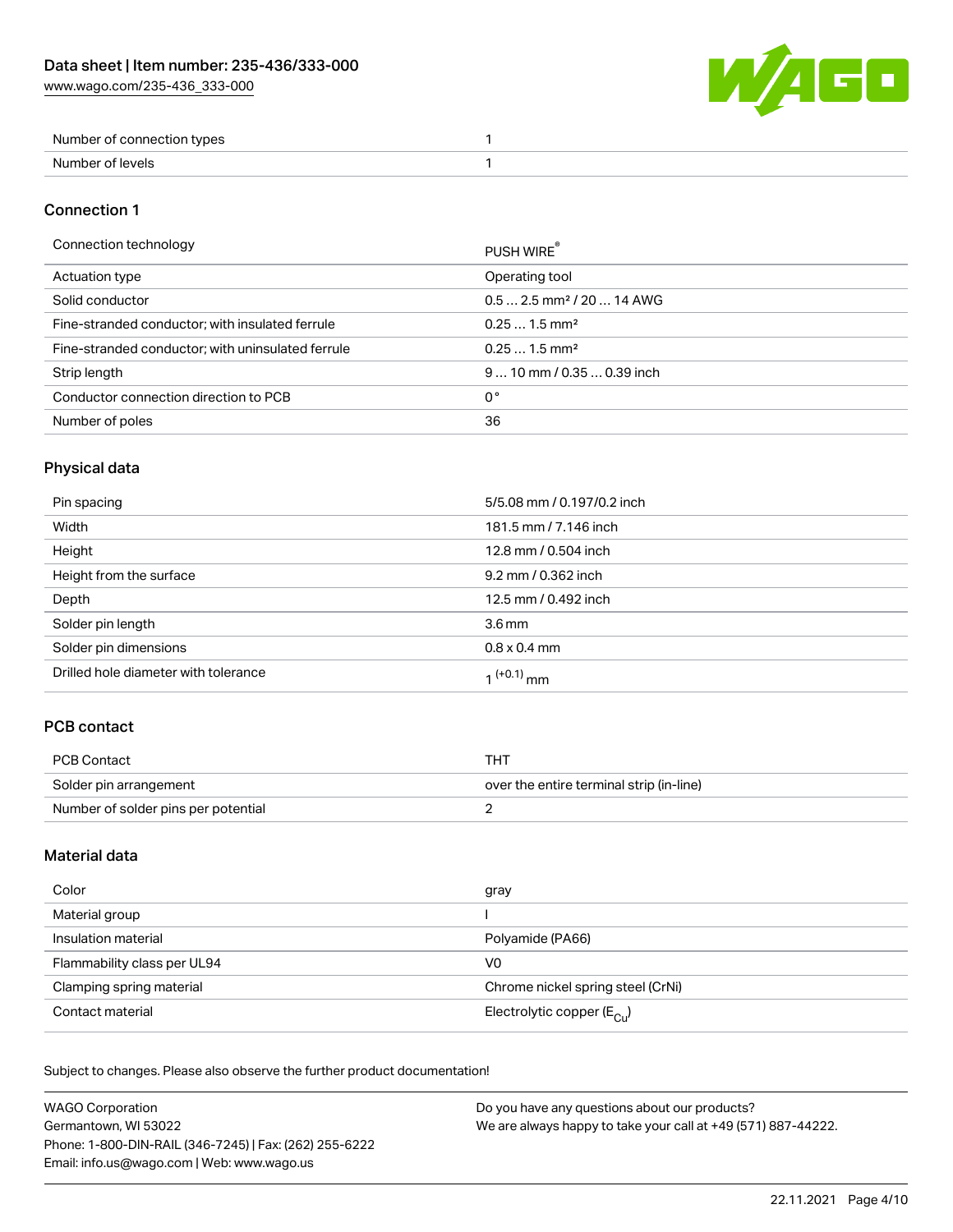[www.wago.com/235-436\\_333-000](http://www.wago.com/235-436_333-000)



| Contact plating | tin-plated |
|-----------------|------------|
| Fire load       | $0.4$ MJ   |
| Weight          | 24.7g      |

#### Environmental requirements

Limit temperature range  $-60... +105$  °C

### Commercial data

| <b>Product Group</b>  | 4 (Printed Circuit) |
|-----------------------|---------------------|
| PU (SPU)              | 20 (5) Stück        |
| Packaging type        | box                 |
| Country of origin     | CН                  |
| <b>GTIN</b>           | 4044918830362       |
| Customs tariff number | 85369010000         |

### Approvals / Certificates

#### UL-Approvals

773

|        |                               |                                 | Certificate |
|--------|-------------------------------|---------------------------------|-------------|
| Logo   | Approval                      | <b>Additional Approval Text</b> | name        |
|        | ul                            | $\overline{\phantom{0}}$        | E45172      |
| $\Box$ | UL International Germany GmbH |                                 |             |

### Optional accessories

Email: info.us@wago.com | Web: www.wago.us

| <b>Ferrules</b>         |                                                                                                                        |                                               |                                                               |  |
|-------------------------|------------------------------------------------------------------------------------------------------------------------|-----------------------------------------------|---------------------------------------------------------------|--|
| Ferrule                 |                                                                                                                        |                                               |                                                               |  |
|                         | Item no.: 216-101<br>Ferrule; Sleeve for 0.5 mm <sup>2</sup> / AWG 22; uninsulated; electro-tin plated; silver-colored |                                               | www.wago.com/216-101                                          |  |
|                         | Item no.: 216-104                                                                                                      |                                               | www.wago.com/216-104                                          |  |
|                         | Ferrule; Sleeve for 1.5 mm <sup>2</sup> / AWG 16; uninsulated; electro-tin plated; silver-colored                      |                                               |                                                               |  |
|                         | Item no.: 216-106                                                                                                      |                                               |                                                               |  |
|                         | Ferrule; Sleeve for 2.5 mm <sup>2</sup> / AWG 14; uninsulated; electro-tin plated; silver-colored                      |                                               | www.wago.com/216-106                                          |  |
|                         | Item no.: 216-107                                                                                                      |                                               |                                                               |  |
|                         | Ferrule; Sleeve for 4 mm <sup>2</sup> / AWG 12; uninsulated; electro-tin plated                                        |                                               | www.wago.com/216-107                                          |  |
|                         | Item no.: 216-108                                                                                                      |                                               |                                                               |  |
|                         | Ferrule; Sleeve for 6 mm <sup>2</sup> / AWG 10; uninsulated; electro-tin plated; silver-colored                        |                                               | www.wago.com/216-108                                          |  |
|                         | Subject to changes. Please also observe the further product documentation!                                             |                                               |                                                               |  |
| <b>WAGO Corporation</b> |                                                                                                                        | Do you have any questions about our products? |                                                               |  |
| Germantown, WI 53022    |                                                                                                                        |                                               | We are always happy to take your call at +49 (571) 887-44222. |  |
|                         | Phone: 1-800-DIN-RAIL (346-7245)   Fax: (262) 255-6222                                                                 |                                               |                                                               |  |

22.11.2021 Page 5/10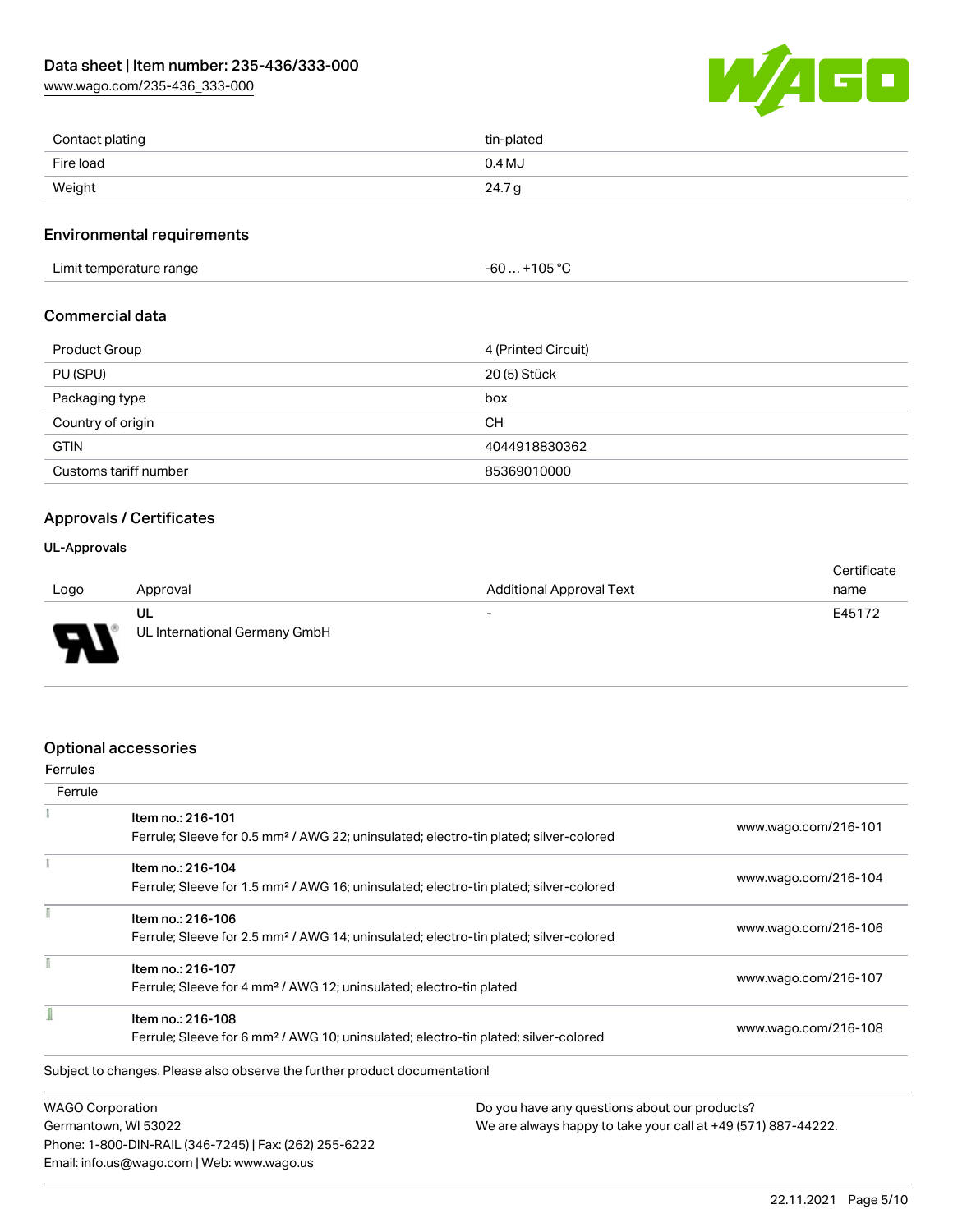Phone: 1-800-DIN-RAIL (346-7245) | Fax: (262) 255-6222

Email: info.us@wago.com | Web: www.wago.us

[www.wago.com/235-436\\_333-000](http://www.wago.com/235-436_333-000)

÷,



| ı | Item no.: 216-109<br>Ferrule; Sleeve for 10 mm <sup>2</sup> / AWG 8; uninsulated; electro-tin plated                                                                               |                                                                                                                | www.wago.com/216-109 |
|---|------------------------------------------------------------------------------------------------------------------------------------------------------------------------------------|----------------------------------------------------------------------------------------------------------------|----------------------|
|   | Item no.: 216-102<br>Ferrule; Sleeve for 0.75 mm <sup>2</sup> / AWG 20; uninsulated; electro-tin plated; silver-colored                                                            |                                                                                                                | www.wago.com/216-102 |
|   | Item no.: 216-103<br>Ferrule; Sleeve for 1 mm <sup>2</sup> / AWG 18; uninsulated; electro-tin plated                                                                               |                                                                                                                | www.wago.com/216-103 |
| Ω | Item no.: 216-110<br>Ferrule; Sleeve for 16 mm <sup>2</sup> / AWG 6; uninsulated; electro-tin plated; metallic brown                                                               |                                                                                                                | www.wago.com/216-110 |
|   | Item no.: 216-123<br>Ferrule; Sleeve for 1 mm <sup>2</sup> / AWG 18; uninsulated; electro-tin plated; silver-colored                                                               |                                                                                                                | www.wago.com/216-123 |
|   | Item no.: 216-122<br>Ferrule; Sleeve for 0.75 mm <sup>2</sup> / AWG 20; uninsulated; electro-tin plated; silver-colored                                                            |                                                                                                                | www.wago.com/216-122 |
|   | Item no.: 216-124<br>Ferrule; Sleeve for 1.5 mm <sup>2</sup> / AWG 16; uninsulated; electro-tin plated                                                                             |                                                                                                                | www.wago.com/216-124 |
|   | Item no.: 216-142<br>Ferrule; Sleeve for 0.75 mm <sup>2</sup> / 18 AWG; uninsulated; electro-tin plated; electrolytic copper; gastight<br>crimped; acc. to DIN 46228, Part 1/08.92 |                                                                                                                | www.wago.com/216-142 |
|   | Item no.: 216-132<br>Ferrule; Sleeve for 0.34 mm <sup>2</sup> / AWG 24; uninsulated; electro-tin plated                                                                            |                                                                                                                | www.wago.com/216-132 |
|   | Item no.: 216-121<br>Ferrule; Sleeve for 0.5 mm <sup>2</sup> / AWG 22; uninsulated; electro-tin plated; silver-colored                                                             |                                                                                                                | www.wago.com/216-121 |
|   | Item no.: 216-143<br>Ferrule; Sleeve for 1 mm <sup>2</sup> / AWG 18; uninsulated; electro-tin plated; electrolytic copper; gastight<br>crimped; acc. to DIN 46228, Part 1/08.92    |                                                                                                                | www.wago.com/216-143 |
|   | Item no.: 216-131<br>Ferrule; Sleeve for 0.25 mm <sup>2</sup> / AWG 24; uninsulated; electro-tin plated; silver-colored                                                            |                                                                                                                | www.wago.com/216-131 |
|   | Item no.: 216-141<br>Ferrule; Sleeve for 0.5 mm <sup>2</sup> / 20 AWG; uninsulated; electro-tin plated; electrolytic copper; gastight<br>crimped; acc. to DIN 46228, Part 1/08.92  |                                                                                                                | www.wago.com/216-141 |
|   | Item no.: 216-152<br>Ferrule; Sleeve for 0.34 mm <sup>2</sup> / AWG 24; uninsulated; electro-tin plated                                                                            |                                                                                                                | www.wago.com/216-152 |
|   | Item no.: 216-203<br>Ferrule; Sleeve for 1 mm <sup>2</sup> / AWG 18; insulated; electro-tin plated; red                                                                            |                                                                                                                | www.wago.com/216-203 |
|   | Item no.: 216-206<br>Ferrule; Sleeve for 2.5 mm <sup>2</sup> / AWG 14; insulated; electro-tin plated; blue                                                                         |                                                                                                                | www.wago.com/216-206 |
|   | Item no.: 216-207<br>Ferrule; Sleeve for 4 mm <sup>2</sup> / AWG 12; insulated; electro-tin plated; gray                                                                           |                                                                                                                | www.wago.com/216-207 |
|   | Item no.: 216-202<br>Ferrule; Sleeve for 0.75 mm <sup>2</sup> / 18 AWG; insulated; electro-tin plated; gray                                                                        |                                                                                                                | www.wago.com/216-202 |
|   | Subject to changes. Please also observe the further product documentation!                                                                                                         |                                                                                                                |                      |
|   | <b>WAGO Corporation</b><br>Germantown, WI 53022                                                                                                                                    | Do you have any questions about our products?<br>We are always happy to take your call at +49 (571) 887-44222. |                      |

22.11.2021 Page 6/10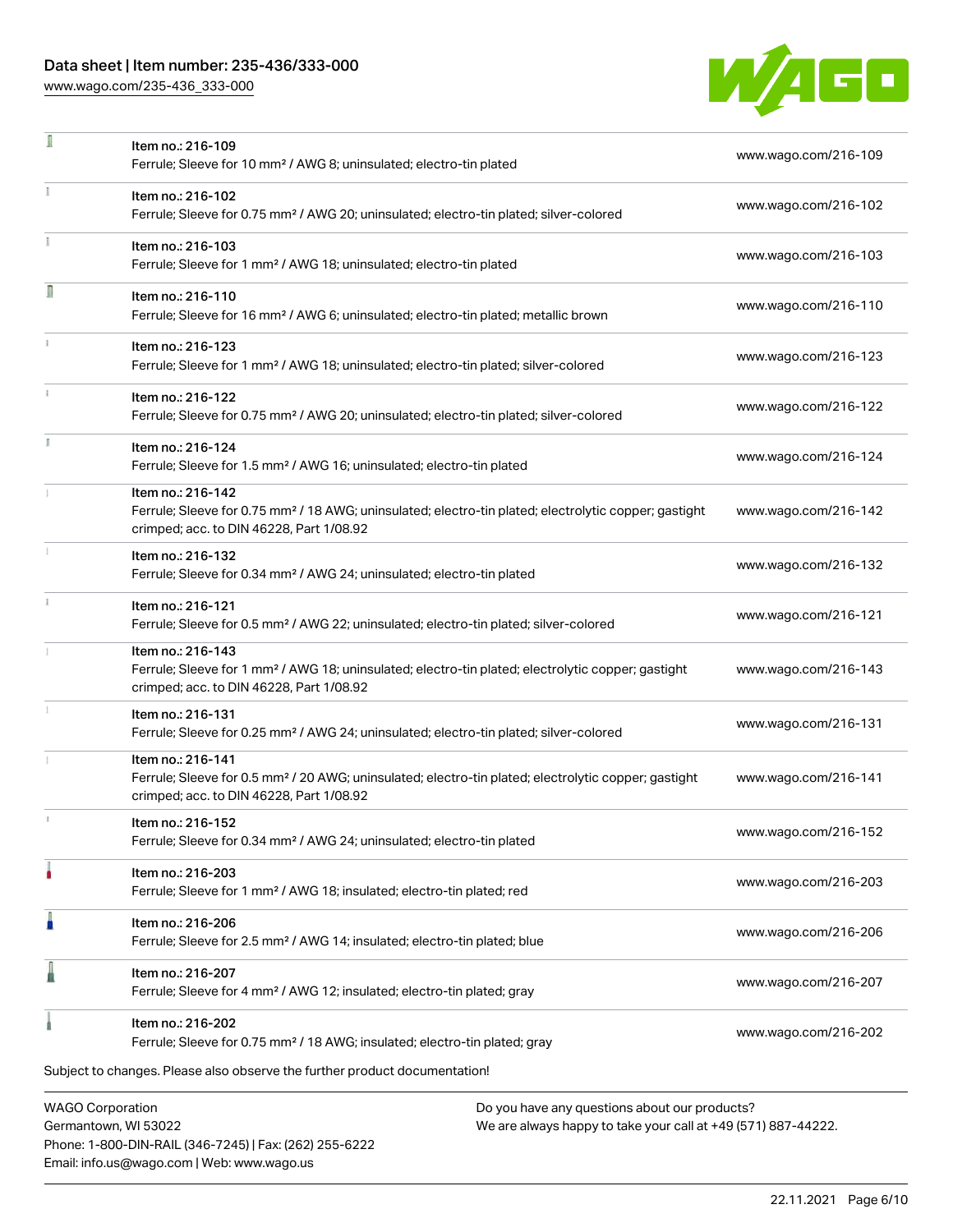[www.wago.com/235-436\\_333-000](http://www.wago.com/235-436_333-000)

Email: info.us@wago.com | Web: www.wago.us



|                                                 | Item no.: 216-151<br>Ferrule; Sleeve for 0.25 mm <sup>2</sup> / AWG 24; uninsulated; electro-tin plated                                                                                                    |                                                                                                                | www.wago.com/216-151 |
|-------------------------------------------------|------------------------------------------------------------------------------------------------------------------------------------------------------------------------------------------------------------|----------------------------------------------------------------------------------------------------------------|----------------------|
| 1                                               | Item no.: 216-204<br>Ferrule; Sleeve for 1.5 mm <sup>2</sup> / AWG 16; insulated; electro-tin plated; black                                                                                                |                                                                                                                | www.wago.com/216-204 |
|                                                 | Item no.: 216-209<br>Ferrule; Sleeve for 10 mm <sup>2</sup> / AWG 8; insulated; electro-tin plated; red                                                                                                    |                                                                                                                | www.wago.com/216-209 |
|                                                 | Item no.: 216-205<br>Ferrule; Sleeve for 2.08 mm <sup>2</sup> / AWG 14; insulated; electro-tin plated; yellow                                                                                              |                                                                                                                | www.wago.com/216-205 |
|                                                 | Item no.: 216-144<br>Ferrule; Sleeve for 1.5 mm <sup>2</sup> / AWG 16; uninsulated; electro-tin plated; electrolytic copper; gastight<br>crimped; acc. to DIN 46228, Part 1/08.92; silver-colored          |                                                                                                                | www.wago.com/216-144 |
|                                                 | Item no.: 216-208<br>Ferrule; Sleeve for 6 mm <sup>2</sup> / AWG 10; insulated; electro-tin plated; electrolytic copper; gastight crimped; www.wago.com/216-208<br>acc. to DIN 46228, Part 4/09.90; yellow |                                                                                                                |                      |
|                                                 | Item no.: 216-201<br>Ferrule; Sleeve for 0.5 mm <sup>2</sup> / 20 AWG; insulated; electro-tin plated; white                                                                                                |                                                                                                                | www.wago.com/216-201 |
|                                                 | Item no.: 216-223<br>Ferrule; Sleeve for 1 mm <sup>2</sup> / AWG 18; insulated; electro-tin plated; red                                                                                                    |                                                                                                                | www.wago.com/216-223 |
|                                                 | Item no.: 216-210<br>Ferrule; Sleeve for 16 mm <sup>2</sup> / AWG 6; insulated; electro-tin plated; electrolytic copper; gastight crimped; www.wago.com/216-210<br>acc. to DIN 46228, Part 4/09.90; blue   |                                                                                                                |                      |
|                                                 | Item no.: 216-241<br>Ferrule; Sleeve for 0.5 mm <sup>2</sup> / 20 AWG; insulated; electro-tin plated; electrolytic copper; gastight<br>crimped; acc. to DIN 46228, Part 4/09.90; white                     |                                                                                                                | www.wago.com/216-241 |
|                                                 | Item no.: 216-242<br>Ferrule; Sleeve for 0.75 mm <sup>2</sup> / 18 AWG; insulated; electro-tin plated; electrolytic copper; gastight<br>crimped; acc. to DIN 46228, Part 4/09.90; gray                     |                                                                                                                | www.wago.com/216-242 |
|                                                 | Item no.: 216-222<br>Ferrule; Sleeve for 0.75 mm <sup>2</sup> / 18 AWG; insulated; electro-tin plated; gray                                                                                                |                                                                                                                | www.wago.com/216-222 |
|                                                 | Item no.: 216-221<br>Ferrule; Sleeve for 0.5 mm <sup>2</sup> / 20 AWG; insulated; electro-tin plated; white                                                                                                |                                                                                                                | www.wago.com/216-221 |
|                                                 | Item no.: 216-224<br>Ferrule; Sleeve for 1.5 mm <sup>2</sup> / AWG 16; insulated; electro-tin plated; black                                                                                                |                                                                                                                | www.wago.com/216-224 |
|                                                 | Item no.: 216-243<br>Ferrule; Sleeve for 1 mm <sup>2</sup> / AWG 18; insulated; electro-tin plated; electrolytic copper; gastight crimped; www.wago.com/216-243<br>acc. to DIN 46228, Part 4/09.90; red    |                                                                                                                |                      |
| 1                                               | Item no.: 216-244<br>Ferrule; Sleeve for 1.5 mm <sup>2</sup> / AWG 16; insulated; electro-tin plated; electrolytic copper; gastight<br>crimped; acc. to DIN 46228, Part 4/09.90; black                     |                                                                                                                | www.wago.com/216-244 |
|                                                 | Item no.: 216-263<br>Ferrule; Sleeve for 1 mm <sup>2</sup> / AWG 18; insulated; electro-tin plated; electrolytic copper; gastight crimped; www.wago.com/216-263<br>acc. to DIN 46228, Part 4/09.90; red    |                                                                                                                |                      |
|                                                 | Subject to changes. Please also observe the further product documentation!                                                                                                                                 |                                                                                                                |                      |
| <b>WAGO Corporation</b><br>Germantown, WI 53022 | Phone: 1-800-DIN-RAIL (346-7245)   Fax: (262) 255-6222                                                                                                                                                     | Do you have any questions about our products?<br>We are always happy to take your call at +49 (571) 887-44222. |                      |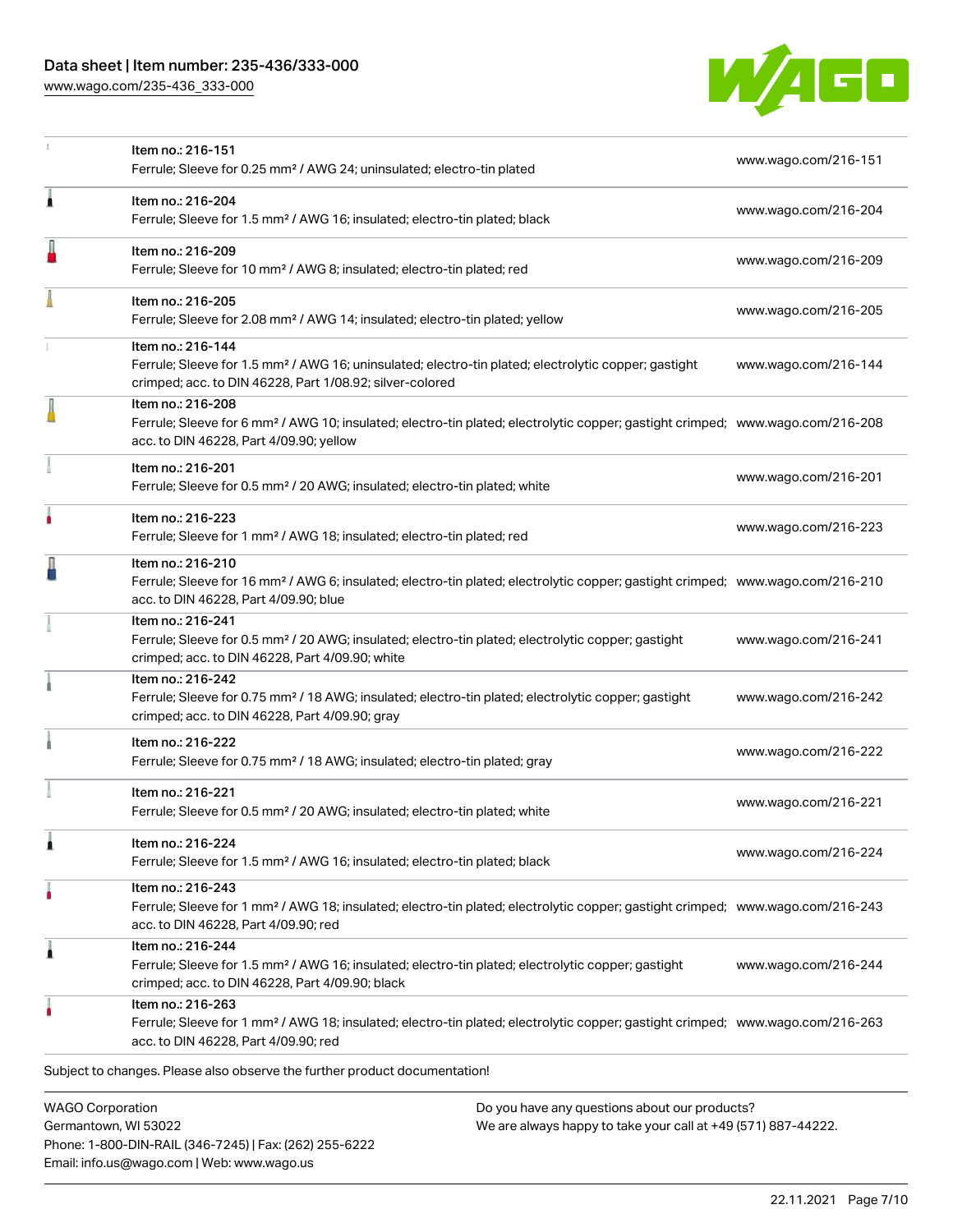[www.wago.com/235-436\\_333-000](http://www.wago.com/235-436_333-000)



|                                   | Item no.: 216-246<br>Ferrule; Sleeve for 2.5 mm <sup>2</sup> / AWG 14; insulated; electro-tin plated; electrolytic copper; gastight<br>www.wago.com/216-246<br>crimped; acc. to DIN 46228, Part 4/09.90; blue |                                                                                                                                        |                      |          |  |
|-----------------------------------|---------------------------------------------------------------------------------------------------------------------------------------------------------------------------------------------------------------|----------------------------------------------------------------------------------------------------------------------------------------|----------------------|----------|--|
| n                                 | Item no.: 216-266<br>crimped; acc. to DIN 46228, Part 4/09.90; blue                                                                                                                                           | Ferrule; Sleeve for 2.5 mm <sup>2</sup> / AWG 14; insulated; electro-tin plated; electrolytic copper; gastight<br>www.wago.com/216-266 |                      |          |  |
| 1                                 | Item no.: 216-264<br>Ferrule; Sleeve for 1.5 mm <sup>2</sup> / AWG 16; insulated; electro-tin plated; electrolytic copper; gastight<br>crimped; acc. to DIN 46228, Part 4/09.90; black                        |                                                                                                                                        | www.wago.com/216-264 |          |  |
| 1                                 | Item no.: 216-284<br>Ferrule; Sleeve for 1.5 mm <sup>2</sup> / AWG 16; insulated; electro-tin plated; electrolytic copper; gastight<br>crimped; acc. to DIN 46228, Part 4/09.90; black                        |                                                                                                                                        | www.wago.com/216-284 |          |  |
| n                                 | Item no.: 216-286<br>Ferrule; Sleeve for 2.5 mm <sup>2</sup> / AWG 14; insulated; electro-tin plated; electrolytic copper; gastight<br>crimped; acc. to DIN 46228, Part 4/09.90; blue                         |                                                                                                                                        | www.wago.com/216-286 |          |  |
| I                                 | Item no.: 216-287<br>Ferrule; Sleeve for 4 mm <sup>2</sup> / AWG 12; insulated; electro-tin plated; electrolytic copper; gastight crimped; www.wago.com/216-287<br>acc. to DIN 46228, Part 4/09.90; gray      |                                                                                                                                        |                      |          |  |
|                                   | Item no.: 216-262<br>Ferrule; Sleeve for 0.75 mm <sup>2</sup> / 18 AWG; insulated; electro-tin plated; electrolytic copper; gastight<br>crimped; acc. to DIN 46228, Part 4/09.90; gray                        |                                                                                                                                        | www.wago.com/216-262 |          |  |
|                                   | Item no.: 216-288<br>Ferrule; Sleeve for 6 mm <sup>2</sup> / AWG 10; insulated; electro-tin plated; electrolytic copper; gastight crimped; www.wago.com/216-288<br>acc. to DIN 46228, Part 4/09.90; yellow    |                                                                                                                                        |                      |          |  |
|                                   | Item no.: 216-289<br>Ferrule; Sleeve for 10 mm <sup>2</sup> / AWG 8; insulated; electro-tin plated; electrolytic copper; gastight crimped; www.wago.com/216-289<br>acc. to DIN 46228, Part 4/09.90; red       |                                                                                                                                        |                      |          |  |
|                                   | Item no.: 216-301<br>Ferrule; Sleeve for 0.25 mm <sup>2</sup> / AWG 24; insulated; electro-tin plated; yellow                                                                                                 |                                                                                                                                        | www.wago.com/216-301 |          |  |
|                                   | Item no.: 216-321<br>Ferrule; Sleeve for 0.25 mm <sup>2</sup> / AWG 24; insulated; electro-tin plated; yellow                                                                                                 |                                                                                                                                        | www.wago.com/216-321 |          |  |
|                                   | Item no.: 216-322<br>Ferrule; Sleeve for 0.34 mm <sup>2</sup> / 22 AWG; insulated; electro-tin plated; green                                                                                                  |                                                                                                                                        | www.wago.com/216-322 |          |  |
|                                   | Item no.: 216-267<br>Ferrule; Sleeve for 4 mm <sup>2</sup> / AWG 12; insulated; electro-tin plated; electrolytic copper; gastight crimped; www.wago.com/216-267<br>acc. to DIN 46228, Part 4/09.90; gray      |                                                                                                                                        |                      |          |  |
|                                   | Item no.: 216-302<br>Ferrule; Sleeve for 0.34 mm <sup>2</sup> / 22 AWG; insulated; electro-tin plated; light turquoise                                                                                        |                                                                                                                                        | www.wago.com/216-302 |          |  |
| <b>Downloads</b><br>Documentation |                                                                                                                                                                                                               |                                                                                                                                        |                      |          |  |
| <b>Additional Information</b>     |                                                                                                                                                                                                               |                                                                                                                                        |                      |          |  |
| Technical explanations            |                                                                                                                                                                                                               | 2019 Apr 3                                                                                                                             | pdf                  | Download |  |
|                                   | Subject to changes. Please also observe the further product documentation!                                                                                                                                    |                                                                                                                                        |                      |          |  |

| WAGO Corporation                                       | Do you have any questions about our products?                 |
|--------------------------------------------------------|---------------------------------------------------------------|
| Germantown, WI 53022                                   | We are always happy to take your call at +49 (571) 887-44222. |
| Phone: 1-800-DIN-RAIL (346-7245)   Fax: (262) 255-6222 |                                                               |
| Email: info.us@wago.com   Web: www.wago.us             |                                                               |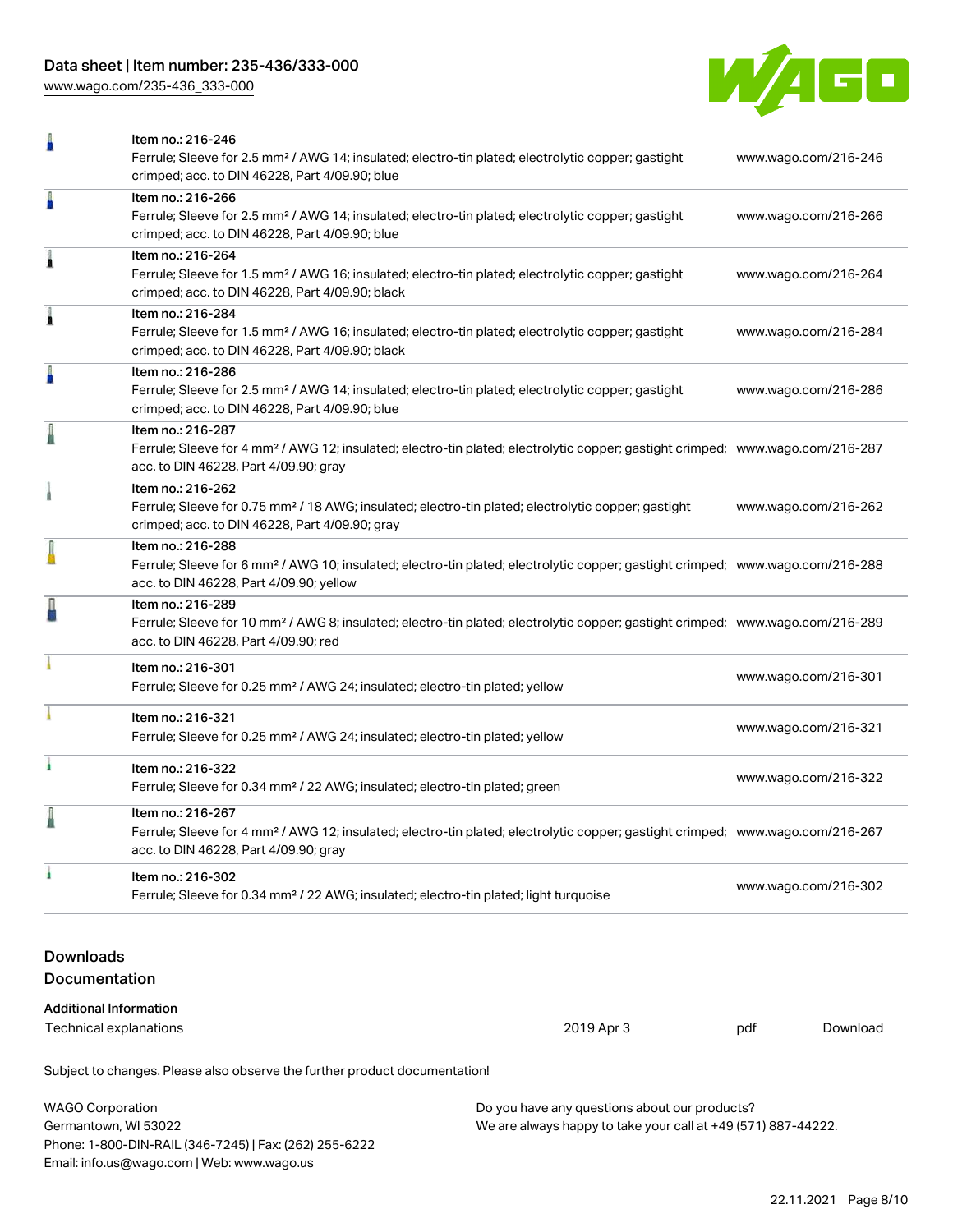

#### Installation Notes



Inserting a solid conductor via push-in termination.

#### Conductor removal



Removing a conductor via screwdriver (2.5 mm blade width).

Conductor termination

Subject to changes. Please also observe the further product documentation!

WAGO Corporation Germantown, WI 53022 Phone: 1-800-DIN-RAIL (346-7245) | Fax: (262) 255-6222 Email: info.us@wago.com | Web: www.wago.us